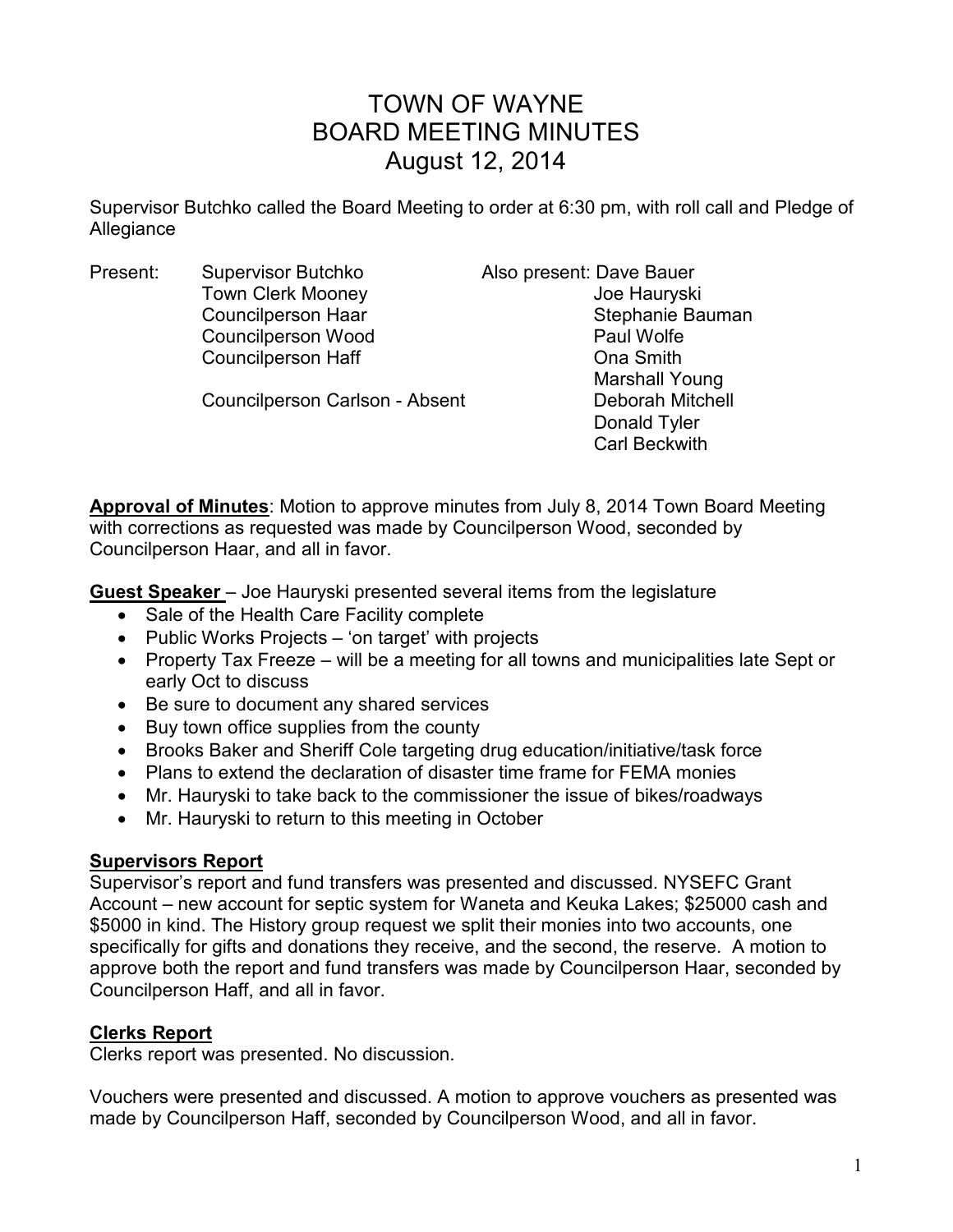# **Justice Report**

Report reviewed

## **Highway Superintendent Report**

Journal was reviewed and discussed.

- NYMIR stopped by, made rounds, and all is OK
- Working with FEMA representative looking at sites
- Playground getting ready to schedule delivery of chipped wood
- 5 day week vs 4 day week Highway Superintendent Bauer recommends 4 day weeks works better

A big Thank You from the Board to Dave Bauer for all his hard work, time, use of machinery, and everything he did for all the work on the playground. Also hope to receive a \$2000 grant from the Taylor Foundation for the playground.

**Resolution** - Adoption of Resolution #5. A motion was made by Councilperson Haar, seconded by Councilperson Haff to adopt the highway policy of equipment usage. All in favor, with one abstention .

Roll call vote:

- Councilperson Wood Abstain
- Councilperson Haff Aye
- Supervisor Butchko Aye
- Councilperson Haar Aye

# **Property Assessor Report**

Report was reviewed and discussed.

Update on the Property Cap Improvement and Property Tax law was discussed. Will revise and bring back to board next month.

Hydro Appraisal completed – next step will be to send a copy of the appraisal to NYSEG, with the separation of the upper land and the lower land.

## **Code & Zoning Officer**

Review of reports as submitted.

There was a Zoning and Planning meeting this afternoon for primary and accessory building issues.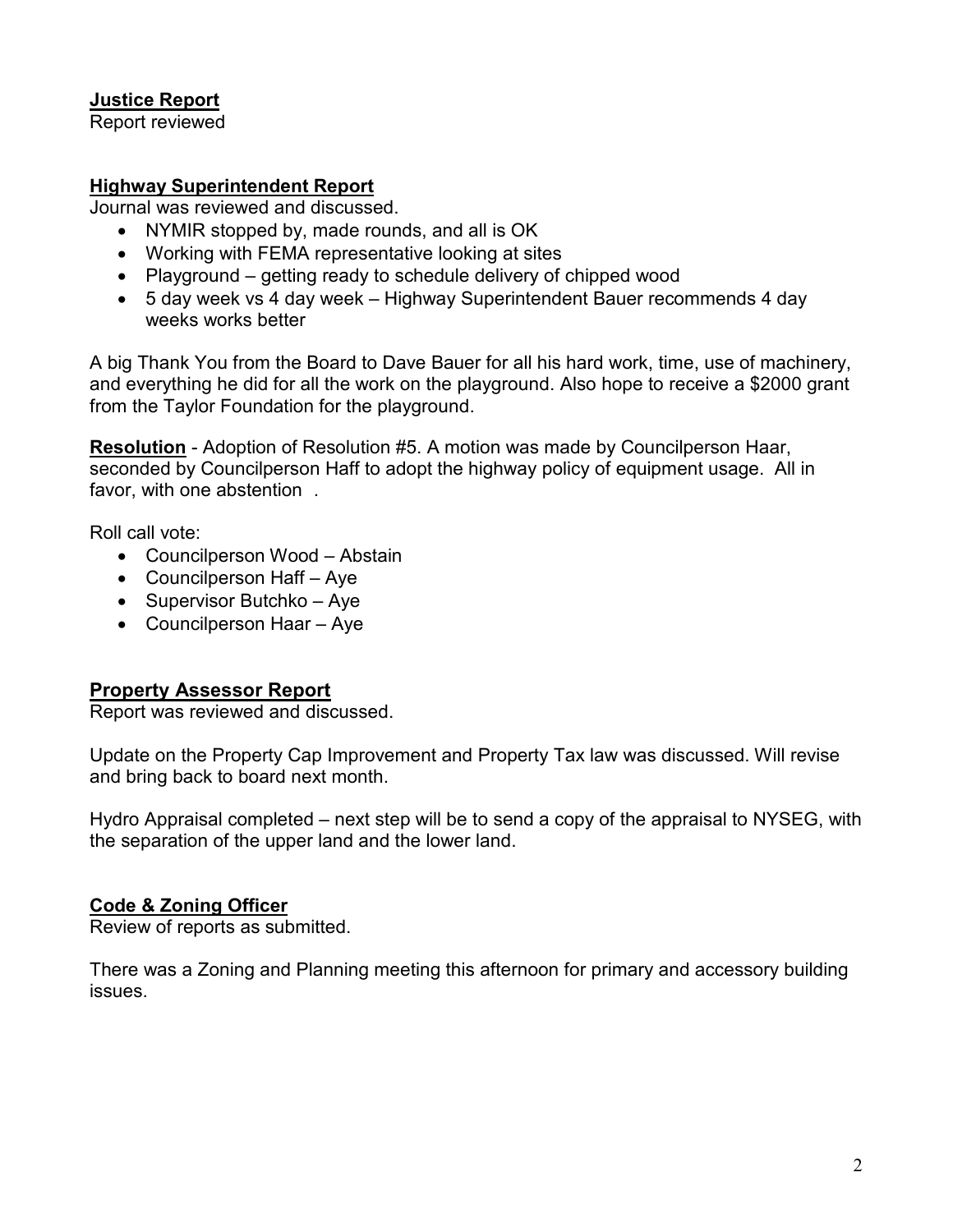## **Watershed**

KWIC Report presented by Marshall Young

Re-modified the 2014 budget - now \$5250. It's half of what it was 2 years ago. Proposed 2015 KWIC budget \$5,000.

## **Planning Board Report**

Minutes from last board meeting were reviewed

Grant Update - 500 people responded to survey – results are being compiled this week

## **Dog Control Officer**

Review of report as submitted.

Next Board Meeting will be a public meeting for adjusting dog license fee schedule.

## **History Group**

Review of reports as submitted.

#### **New Business**

A motion was made to appoint Elizabeth Kenyon for a backup to Meagan Pifer in the compost area. Joe Kelly can no longer be available for back up. A motion was made by Councilperson Wood, and seconded by Councilperson Haar. All in favor.

Design Connect – Master plan for Town of Wayne Park and Land Use – a competing grant. We don't yet know if we will get it.

## **Announcements**

Sheriff Cole – Narcotics Update

Zoning and Fracking Meeting – Supervisor Butchko will attend. New York State says it's 'Home Rule'

## **Public Comments**

Mr. Ona Smith presented issues regarding his property on Ct. Rt. 54 and construction going on either side of his property. Supervisor Butchko will follow up with Mr. Harrop and Jeff Parker (Soil and Water) to look into these issues.

Ms. Deborah Mitchell and Mr. Donald Tyler presented an issue regarding an abandon trailer and lot, owned by Dewaine Aldrich, next to their property. Supervisor Butchko will follow up with Mr. Harrop to investigate property maintenance vs. a dangerous and unsafe building.